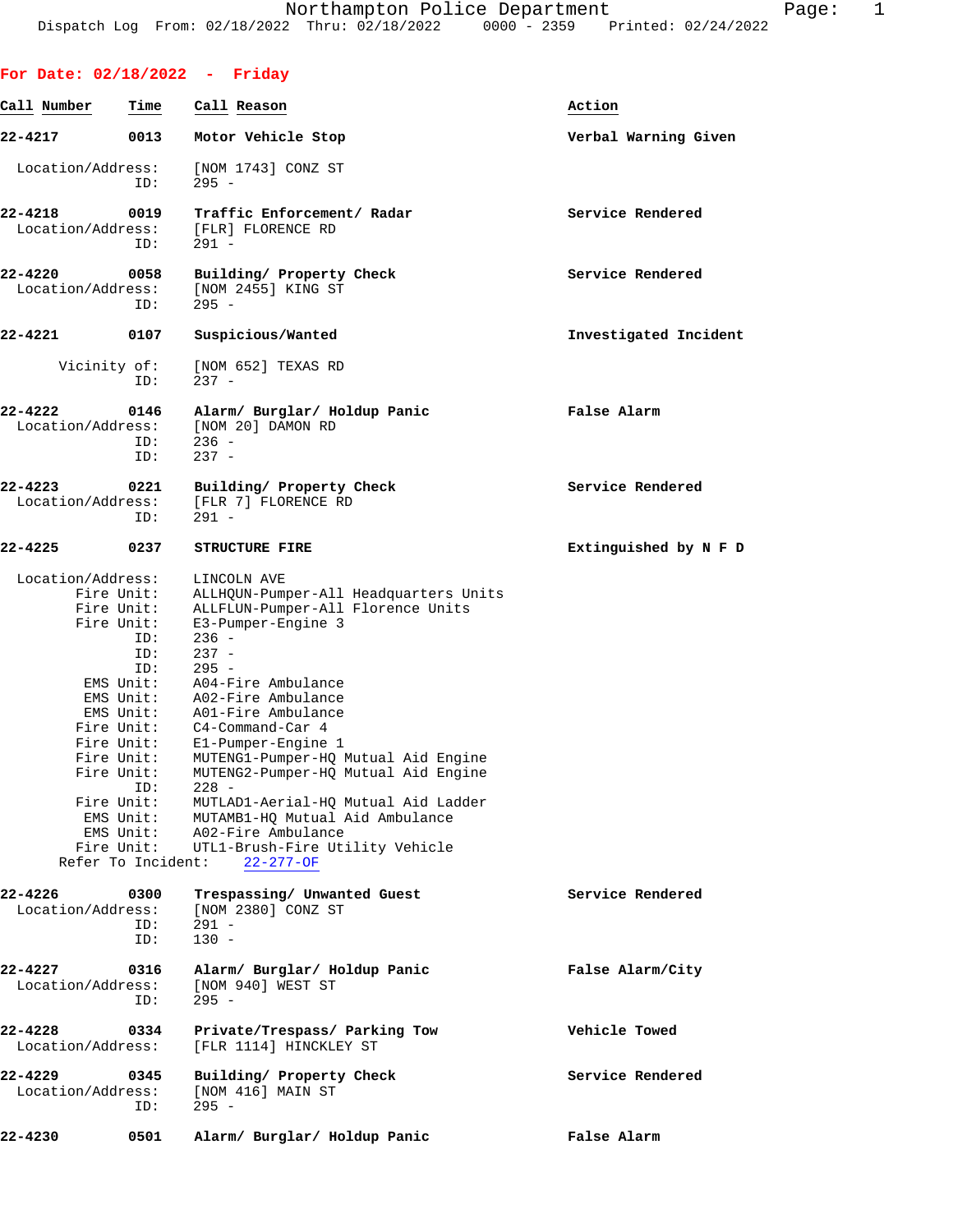|                              |                                                 | Northampton Police Department<br>Dispatch Log From: 02/18/2022 Thru: 02/18/2022 0000 - 2359 Printed: 02/24/2022 | Page:                    | 2 |
|------------------------------|-------------------------------------------------|-----------------------------------------------------------------------------------------------------------------|--------------------------|---|
| Location/Address:            | ID:<br>ID:                                      | [NOM 2799] CARLON DR<br>$236 -$<br>$237 -$                                                                      |                          |   |
| 22-4233                      | 0608                                            | Suspicious/Wanted                                                                                               | Investigated Incident    |   |
| Location/Address:            | ID:<br>ID:<br>ID:                               | [NOM 260] KING ST<br>$237 -$<br>$295 -$<br>$236 -$                                                              |                          |   |
| 22-4238                      | 0804                                            | Traffic Accident                                                                                                | Investigated Incident    |   |
| Location/Address:            | ID:<br>ID:                                      | [NOM 11] POMEROY TER<br>$197 -$<br>$187 -$                                                                      |                          |   |
| 22-4240<br>Location/Address: | 0838<br>ID:<br>ID:<br>ID:<br>ID:                | Public Service, Check Welfare<br>[NOM 2118] CARLON DR<br>$187 -$<br>$197 -$<br>$COR01 -$<br>$COR01 -$           | Taken to Hospital        |   |
| 22-4243                      | 0912                                            | Trespassing/ Unwanted Guest                                                                                     | Arrest Male 18yrs & Over |   |
| Location/Address:            | ID:<br>ID:<br>ID:<br>Refer To Arrest:           | [NOM 2120] MAIN ST<br>191 -<br>$187 -$<br>$197 -$<br>$22 - 64 - AR$                                             |                          |   |
| 22-4245                      | 0925                                            | Traffic Accident                                                                                                | Investigated Incident    |   |
| Location/Address:            | ID:<br>EMS Unit:<br>Refer To Incident:          | [NOM 28] ELM ST<br>$126 -$<br>A04-Fire Ambulance<br>$22 - 280 - OF$                                             |                          |   |
| 22-4247                      | 0958                                            | Traffic Accident                                                                                                | Investigated Incident    |   |
| Location/Address:            | ID:                                             | [NOM 2310] ATWOOD DR<br>187 -                                                                                   |                          |   |
| 22-4250<br>Location/Address: | 1047<br>ID:                                     | Suspicious/Wanted<br>[NOM 414] HAMPTON AVE<br>187 -                                                             | Service Rendered         |   |
| 22-4251                      | 1055                                            | Disturbance                                                                                                     | Investigated Incident    |   |
| Location/Address:            | ID:<br>ID:                                      | [FLR] BRIERWOOD DR<br>$197 -$<br>$262 -$                                                                        |                          |   |
| 22-4259<br>Location/Address: | 1304<br>ID:<br>ID:<br>ID:<br>Refer To Incident: | Investigation<br>[FLR] OVERLOOK DR<br>$126 -$<br>$142 -$<br>$126 -$<br>$22 - 84 - OF$                           | Service Rendered         |   |
| 22-4260<br>Location/Address: | 1307<br>EMS Unit:<br>ID:                        | Alarm/ Healthwatch/ Help<br>[LED 245] SPRING ST<br>A02-Fire Ambulance<br>$262 -$                                | Taken to Hospital        |   |
|                              | Fire Unit:                                      | E3-Pumper-Engine 3                                                                                              |                          |   |
| 22-4262<br>Location/Address: | 1325<br>ID:                                     | ASSIST OTHER AGENCY<br>[NOM 2118] CARLON DR<br>$204 -$                                                          | Service Rendered         |   |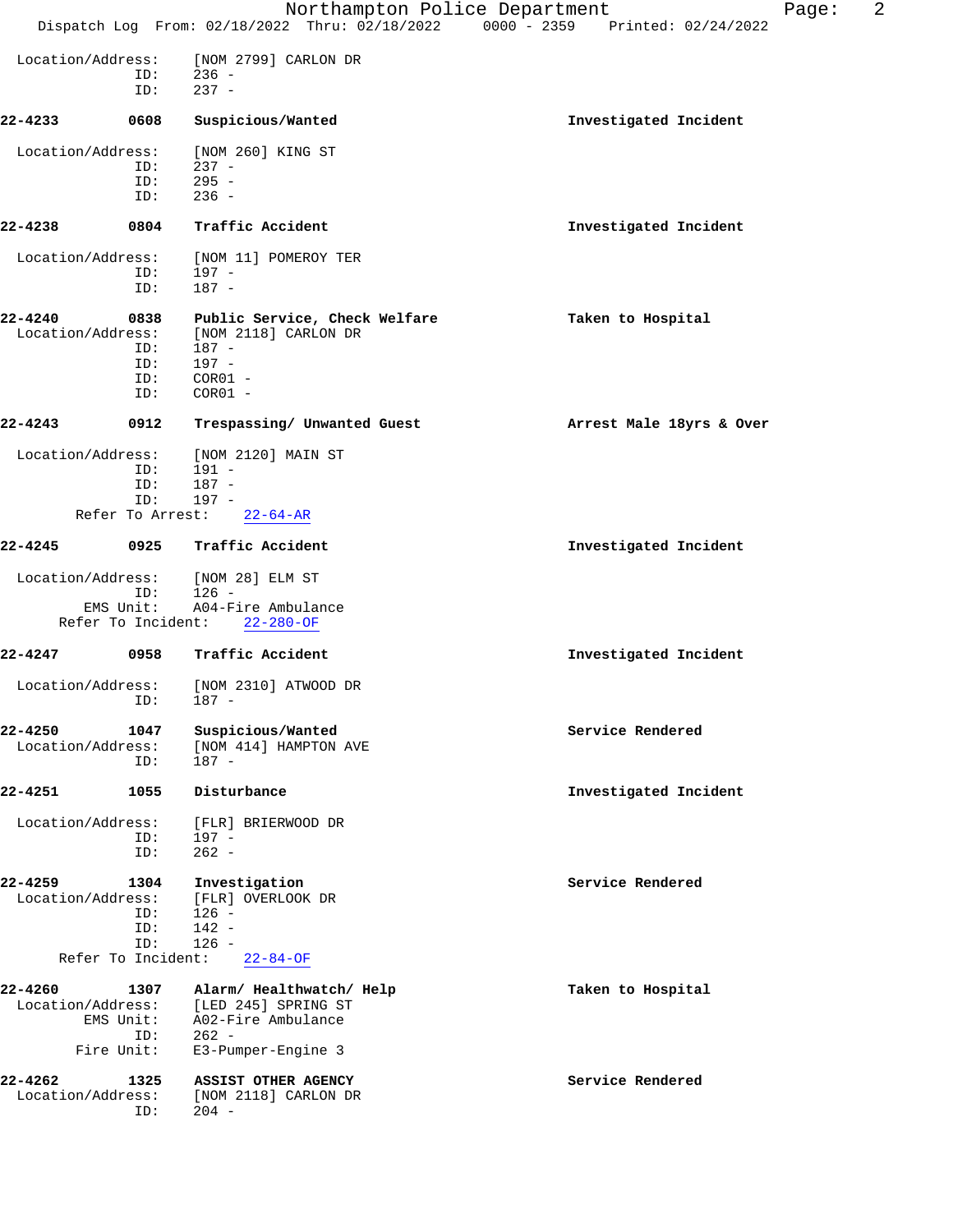| $22 - 4266$                  | 1408<br>ID:<br>ID: | Public Service<br>Location/Address: [FLR] BRIERWOOD DR<br>262 -<br>$126 -$ | Service Rendered              |
|------------------------------|--------------------|----------------------------------------------------------------------------|-------------------------------|
| 22-4267<br>Location/Address: | 1412<br>ID:        | Public Service<br>[NOM 1015] OLD SOUTH ST<br>191 -                         | Service Rendered              |
| 22-4269                      | 1431               | Property, Lost/Found                                                       | Investigated Incident         |
| Location/Address:            | ID:                | [NOM 839] MAIN ST<br>$299 -$<br>Refer To Incident: 22-282-OF               |                               |
| 22-4272<br>Location/Address: | 1516<br>ID:<br>ID: | Disturbance<br>[NOM 949] MAIN ST<br>292 -<br>$298 -$                       | Person Gone                   |
| 22-4276<br>Location/Address: | 1555<br>ID:        | Park and Walk<br>[NOM 970] PLEASANT ST<br>186 -                            | Service Rendered              |
| 22-4277                      | 1600               | Motor Vehicle Stop                                                         | Verbal Warning Given          |
| Location/Address:            | ID:                | [NOM 789] BRIDGE ST<br>$292 -$                                             |                               |
| 22-4279                      | 1605               | Motor Vehicle Stop                                                         | Cite/ Warning Issued/ Traffic |
| Location/Address:            | ID:                | [NOM 267] KING ST<br>$298 -$<br>$242 -$                                    |                               |
| 22-4280<br>Location/Address: | 1615<br>ID:        | Building/ Property Check<br>[NOM 66] N KING ST<br>$186 -$                  | Service Rendered              |
| 22-4281<br>Location/Address: | 1615<br>ID:        | Building/ Property Check<br>[NOM 177] N KING ST<br>186 -                   | Service Rendered              |
| 22-4282                      | 1617<br>ID:        | Suspicious/Wanted<br>Location/Address: [NOM 28] ELM ST<br>$121 -$          | Report Done                   |
| Refer To Incident:           |                    | $22 - 284 - OF$                                                            |                               |
| 22-4283                      | 1628               | Traffic Enforcement/ Radar                                                 | Cite/ Warning Issued/ Traffic |
| Location/Address:            | ID:                | [NOM 805] CONZ ST<br>186 -                                                 |                               |
| 22-4284                      | 1642               | Motor Vehicle Stop                                                         | Cite/ Warning Issued/ Traffic |
| Location/Address:            | ID:                | [FLR 272] LOCUST ST<br>287 -                                               |                               |
| 22-4287<br>Location/Address: | 1752<br>ID:        | Damage/ Vandalism<br>[NOM 2089] RIVERBANK RD<br>$292 -$                    | Report Done                   |
| Refer To Incident:           |                    | $22 - 286 - OF$                                                            |                               |
| 22-4288                      | 1756               | Motor Vehicle Stop                                                         | Cite/ Warning Issued/ Traffic |
| Vicinity of:                 | ID:                | [FLR 1239] N MAIN ST<br>287 -                                              |                               |
| 22-4289                      | 1759               | Motor Vehicle Stop                                                         | Verbal Warning Given          |
| Location/Address:            |                    | [NOM 258] KING ST                                                          |                               |